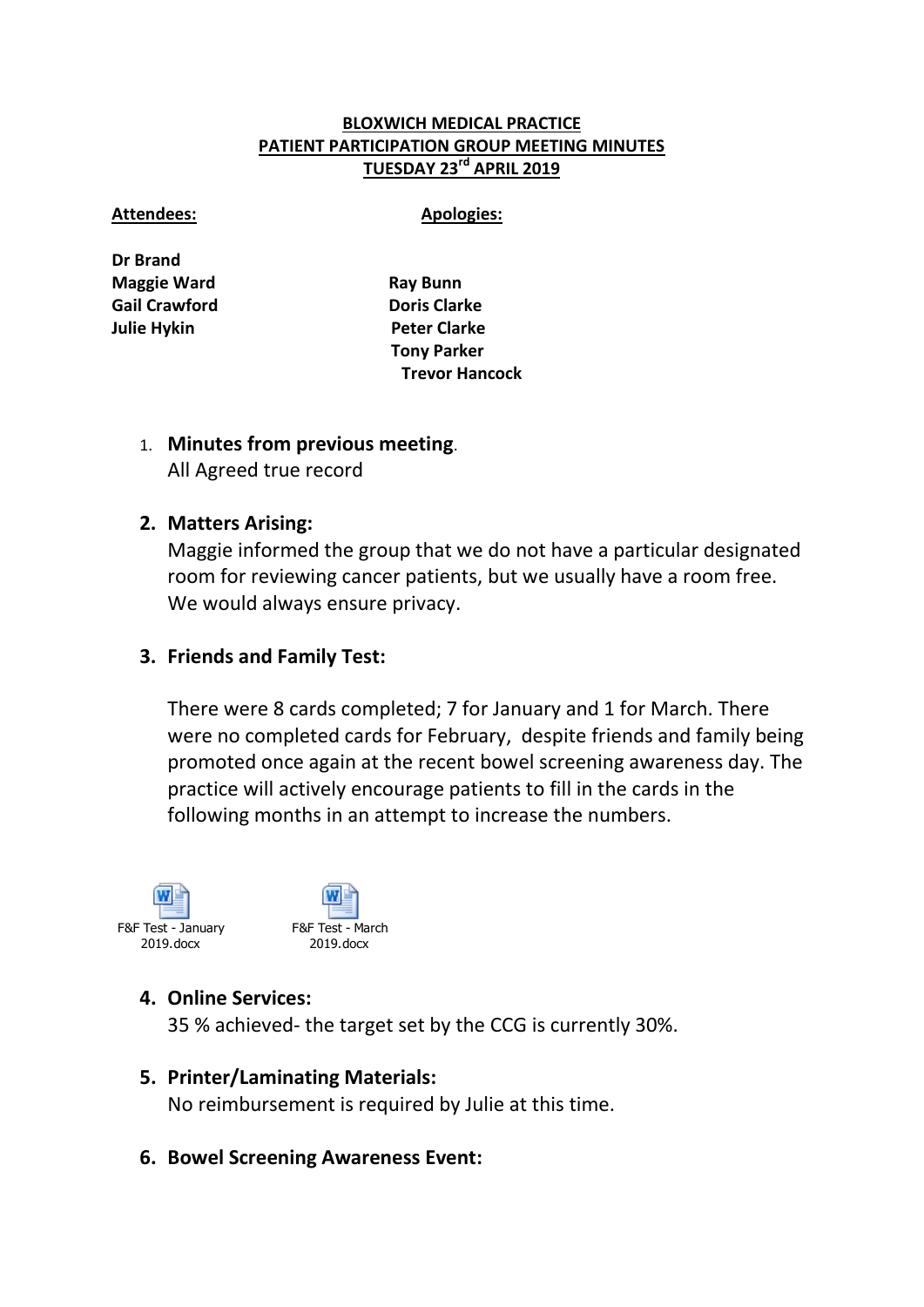Julie informed the group that the day went really well. Sharon White, awareness on the 18.4.19 in the reception area of Bloxwich Medical Trevor and Julie all attended to promote Bowel Cancer Screening Practice.

 They were approached by St Marys and All Saints Surgery who showed an interest in joining together to promote awareness days. Trevor will meet up with the Chair and Vice Chairs of those surgeries to discuss awareness days.

 Julie suggested the practices sharing the MacMillan display board. This will be discussed with relevant practice managers and chairs.

 During the event Sharon met with St Mary's Surgery PPG Vice Chair and she was advised by Julie to attend PPLG meetings where she would then get to meet several Patient Participation Groups rather than seek out groups separately.

## **7. PPLG Chair**

 A copy of the PPLG chair candidates who have expressed interest was handed out today at the meeting. For those who were unable to attend a copy has been e mailed to them.

It was agreed that Trevor would cast a vote on behalf of BMP PPG.

## **8. Any Other Business:**

 Julie spoke with a patient, during the awareness day, who said that she could not get a late appointment as she worked.

 Julie had discovered that the out of hours service could be used for routine appointments. Patients can pre book late routine appointments if they choose to be seen out of hours due to work commitments etc. The out of hours service operates within Pinfold Health Centre and is easily accessible for patients. She asked if the practice could create something to inform patients that out of hours service is not just for emergencies.

 Maggie agreed to provide details for the BMP web site and a leaflet for the reception area.